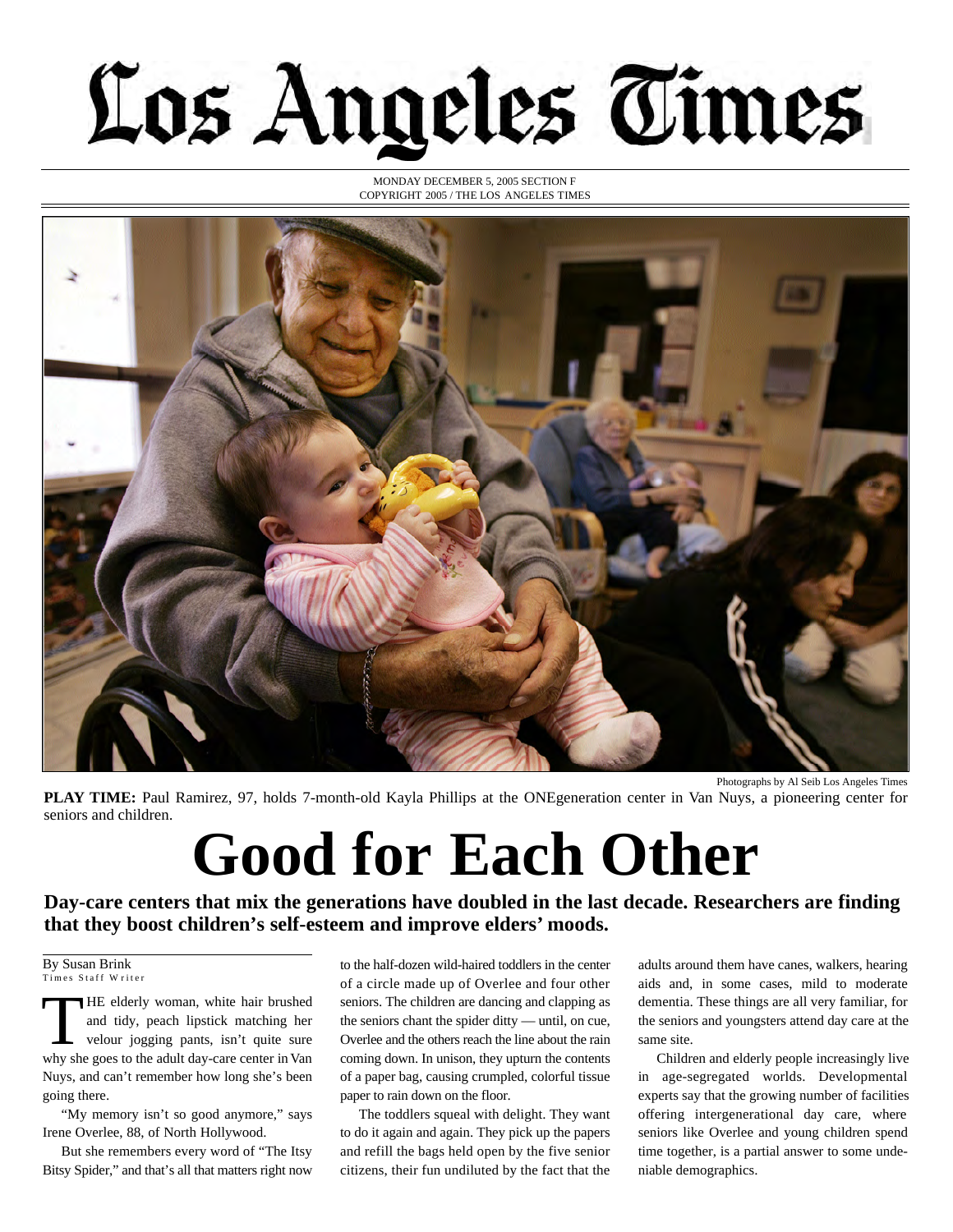

**TELL ME A STORY:** Robert Maneri, 71, left, Charlotte Fleishman, 73, and Betty Flaharty, 81, read to 2-year-olds Adia Smith, left, D.J. Coscia, right, and Rachael, center, at ONEgeneration.

Today, 45% of grandparents live more than 200 miles from their most distant grandchild, according to a survey by AARP. Not coincidentally, that's exactly the percentage of grandparents who say they don't see their grandchildren often enough.

To geographical distance, add the fact that huge numbers of young children need day care. About 55% of mothers of infants are in the workforce, according to the U.S. Census Bureau, and the 44% of Americans who have both aging parents and children younger than 21 are so squeezed that they've been labeled the "sandwich generation."

Finally, factor in the reality that our population is aging, and that increasing numbers of people will need doses of mental stimulation along with physical care. There are 35 million people older than 65, with that number projected to rise to 55 million by 2020 and nearly 87 million by 2050.

In response to these trends, close to 500 daycare centers nationwide say they have intergenerational components, says Donna Butts, executive director of Generations United, a Washington, D.C.-based advocacy group for

such programs. That's about twice the number that existed 10 years ago, says University of Pittsburgh researcher Sally Newman, editor and founder of the 2-year-old Journal of Intergenerational Relationships, a publication that studies this kind of care.

"People want to start these programs, and they want more concrete information," says Butts, who observes that calls to her organization for help have been increasingly specific over the last few years. "Parents will call and say their children's grandparents live far away, or adult children will call and say their parents are depressed in nursing homes."

A small but growing body of science is beginning to provide information on how to develop programs that combine care for these bookend generations in a way that best helps them help each other.

"People," Butts says, "are starting to wake up and smell the demographics."

## **Role model**

A leader in this movement is ONEgeneration Daycare in Van Nuys, which began in 1993 as a serendipitous pairing of an adult and a preschool center that were next-door neighbors on Victory

Boulevard. Now national experts hold it up as a model for intergenerational care.

Each week, some 120 senior citizens come to ONEgeneration, usually for about three days. Ninety-two children, infants to 5 years old, also go to the center daily.

They're not simply tossed into a room together: Mostly the children are in agespecific groups with all the appropriate accouterments — cribs, tricycles, Play-Doh and swing sets. And mostly the older adults are in comfortable day rooms hearing current events talks, dancing a fox trot, playing a board game or chatting with neighbors.

But several times a week, for half an hour or so, those seniors who want to visit the kids' areas mosey across the sidewalks and pathways that separate the two facilities. They might cook with a child, bring a guitar and play some old cowboy songs, or simply sit and rock a baby.

"The needs of the two generations fit like a glove," says Kelly Bruno, vice president of ONEgeneration. The children want an adult smile of acceptance. The adults want to feel needed.

"They can share their natural instincts," adds Lois Pellegrino, director of My Second Home,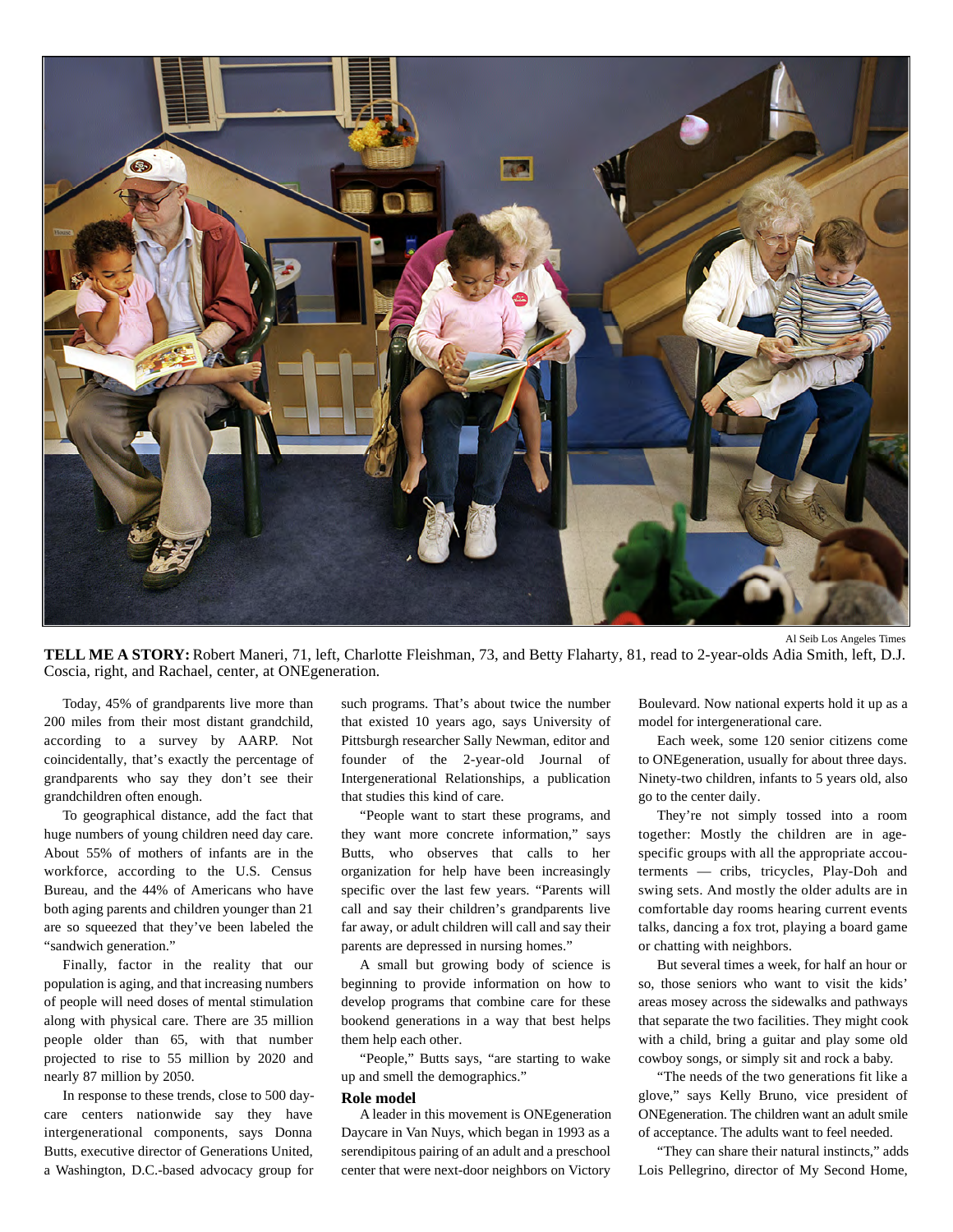an intergenerational care program in Mt. Kisco, N.Y. "In that setting, the walker is no longer an assistance device. It becomes a jungle gym."

The notion of mixing generations has long made intuitive sense. After all, that grandparents love and care for grandchildren is as old as human history. As people age, according to psychologist Erik Erikson's theories of lifelong development, they need to pass the torch, to share lifetimes of wisdom, to feel they're leaving a legacy behind. Erikson, who developed his theories in the 1950s, summed up those needs in a stage of human development he called generativity. Its opposite: stagnation.

Today there's an increasing appreciation that older people need social contact to thrive — and to live. According to a 2001 editorial in Psychosomatic Medicine by James S. House, a sociologist at the University of Michigan, isolation is as deadly to aged adults as cigarette smoking. It increases the risk of disease and reduces the odds that they'll be alive in five years.

Researchers have also started to measure the benefits of mixing generations. Shannon Jarrott, a professor at the Virginia Polytechnic Institute and State University, is the lead investigator for an adult day-care research study taking place at ONEgeneration. So far, the team has found that even people with mild or moderate dementia benefit from being with youngsters. Using a technique called dementia care mapping (which involves observations of



Al Seib Los Angeles Times **HELPING HANDS:** Avalon Suarez, 7 months old, clutches the finger of Johnnie Glover, 97.

smiles, laughter and conversation), they found that contact with youngsters improved mood and interaction, at least during the time spent with the children.

Intergenerational care seems to help children too. A still-unpublished study by researchers at the Marilyn and Gordon Macklin Intergenerational Institute in Findlay, Ohio, compared 100 3- and 4-year-old preschoolers who had been in intergenerational day care for at least a year, with 100 preschoolers in typical day care. The kids who interacted with seniors were an average of 11 months ahead of kids in standard day care on measures of social development, says Vicki Rosebrook, executive director of the institute.

"They were most advanced in manners," she says. "I guess grandmas and grandpas teach them to say 'please'and 'thank you.'"

Steve Zarit, who heads the department of human development and family studies at Pennsylvania State University, is just wrapping up another study on the effect of intergenerational care on children. He's comparing children in kindergarten through third

grade who have been in the Van Nuys program with those who had been in standard day care. He hopes to find improved language skills and self-confidence in children exposed to intergenerational care, bolstering a 1993 University of Missouri study that found greater self-esteem, and even improved family relationships, among children in an intergenerational program.

So when Ryan Collura, 5 1/2 months old, settles himself comfortably on Lois Condon's lap at the Van Nuys center and takes eagerly to his bottle, they each get something out of it.

He pulls at her thick, oversized bifocals as she rocks him. The glasses slide down her nose, but she deftly pushes them back into place with one hand while she holds the bottle steady with the other. She never misses a beat in her rocking-chair rhythm. "This is the best thing in the world," says the 71-year-old Encino resident. "I love it."

The meshing of needs is apparent again as Keith Mullins, 61, holds a bowl filled with muffin mix, and 3-year-old Joanna Ray, a curlyhaired blond from Lake Balboa, stirs with a big spoon. Mullins, of Van Nuys, can't both hold and stir, even if he wants to. He's in a wheelchair, his left arm paralyzed as a result of



Al Seib Los Angeles Times

STAY: Bryson Barreto, 16 months, doesn't want playtime with Rose Nishida, 78, to end at the ONEgeneration center in Van Nuys.

> an automobile accident five years ago. Joanna hasn't yet developed the strength or the coordination to both hold the large bowl and stir.

> So they help each other out: Mullins holds with one hand while she uses both her hands to maneuver the big spoon. "Sometimes we switch," says Mullins. "She holds and I stir."

## **Time to settle in**

To an outsider, the scene appears effortless, idyllic — in lock step with the romantic notion that the older generation always has wisdom, kindness, humor and guidance to offer the youngest. In fact, says Butts, good intergenerational day-care centers are very deliberate about what they do. They require programs that enhance the lives of both generations, staff members who understand the needs of children and elders, and activities aimed at interaction, not just entertainment.

It's certainly not as easy as just throwing two generations of strangers together. Guidance can be a rusty role for many older people who, with age and disability, have often become increasingly dependent. The company of children is not for everyone. Some grown-ups are glad their child care responsibilities are well behind them. Others, perhaps, never cared for children.